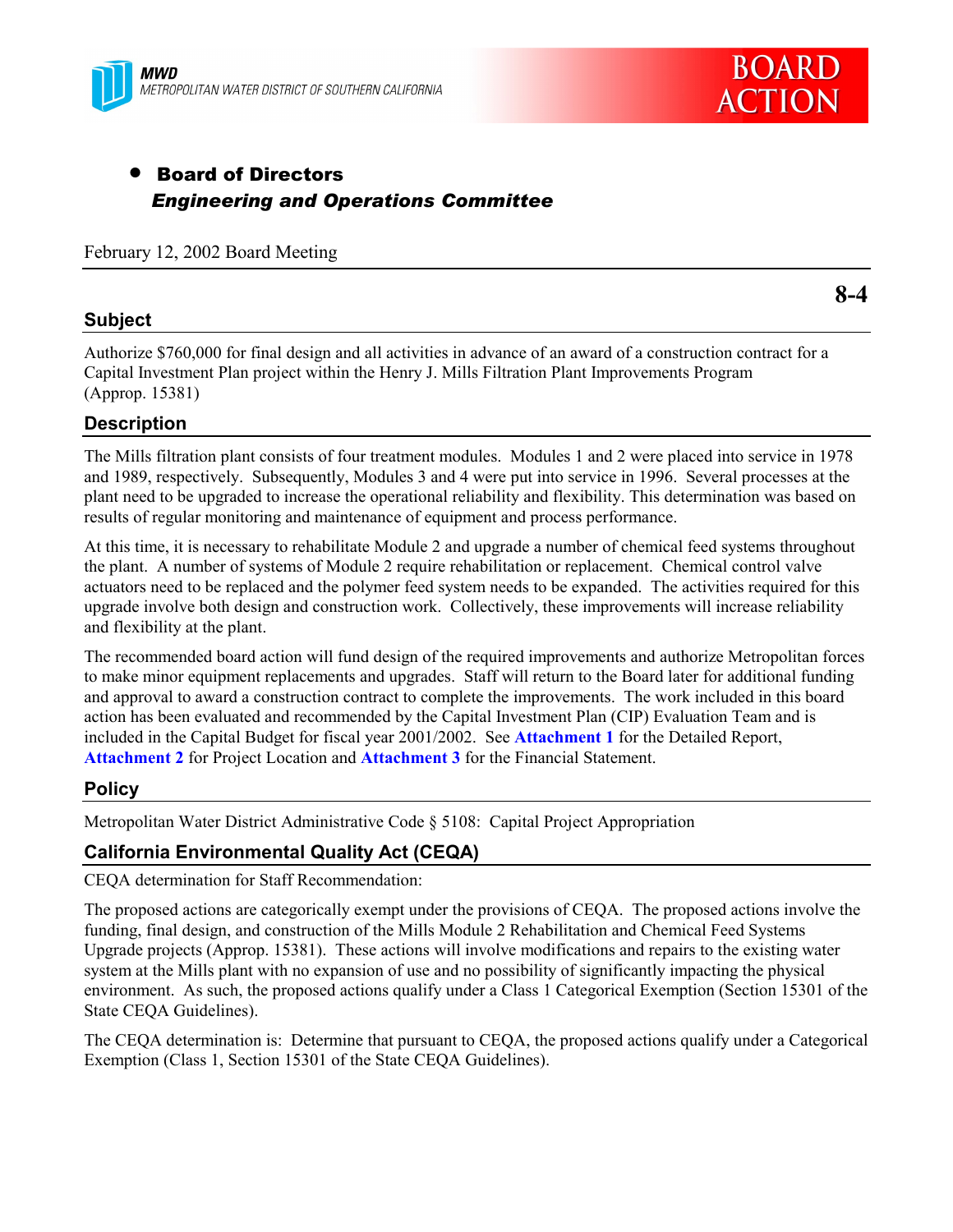#### **Staff Recommendation**

Adopt the CEQA determination and

- a. Appropriate \$760,000.
- b. Authorize the Chief Executive Officer to perform all activities in advance of an award of a construction contract to support the process upgrades at the Mills plant.

**Fiscal Impact:** \$760,000 of budgeted CIP funds under Approp. 15381.

 $u'$ 1/14/2002 *Roy L. Wolfe Date*

*Manager, Corporate Resources*

 $\mathbf o$ S

1/20/2002 *Date*

*Ronald R. Gastelum Chief Executive Officer*

**Attachment 1 - Detailed Report** 

**Attachment 2 - Project Location** 

**Attachment 3 - Financial Statement** 

BLA #1267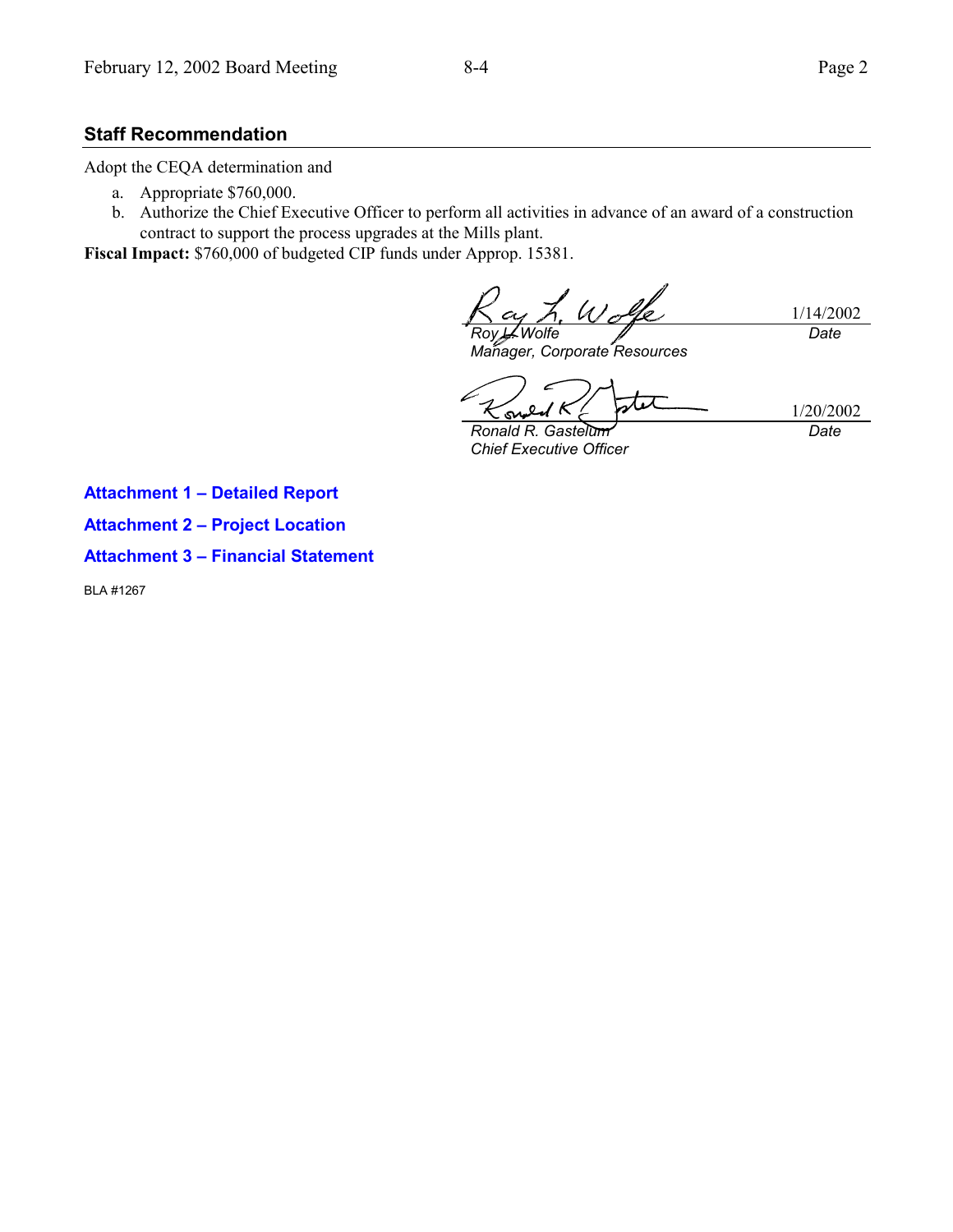## **Detailed Report**

#### *Purpose/Background*

The Mills plant was originally placed in service in 1978 and has been expanded twice since that time. The most recent expansion was completed in 1996. The plant consists of four treatment modules and is currently permitted to treat up to 220 million gallons per day. Due to age and years of service, several processes need to be upgraded or replaced to ensure operational reliability and flexibility. The recommended work is as follows:

- Module 2 needs to be rehabilitated. This work includes installing new flocculators; checking and servicing all valves, pumps, motors and instruments; modifying the travelling bridges and sample pumps; installing new online chlorine analyzers; installing a new sludge collection pipeline and developing new control system screens and programs.
- The Mills plant utilizes six reclamation basins as its only treatment for reclaimed washwater. To improve the settling characteristics of the washwater sent to these basins, it is recommended that a polymer feed system be installed on the reclamation basin influent pipeline.
- The chemical feed systems at the plant, including those at Module 2, need to be upgraded to yield more reliable and accurate control. Additionally, sodium hypochlorite feed systems should be installed in Module 2. The existing chemical control valve actuators have been difficult to control and also are no longer manufactured or supported by the original supplier. New actuators should be installed on the chemical control valves. The sodium hypochlorite system for Modules 3 and 4 (currently under design) will be expanded to meet the needs of Module 2 once this module is rehabilitated.

Metropolitan forces will perform work during the preliminary and final design phases to investigate the status and prepare Module 2 for the subsequent contractor activities. The contractor will be responsible for the major Module 2 rehabilitation work including the new flocculators, modifying the travelling bridges and sample pumps, installing new equipment and lines and installing a new sludge line from Module 2 to the reclamation basins.

The requested funds of \$760,000 were budgeted in the fiscal year 2001/2002 Capital Budget and are part of original program estimate.

#### *Actions and Milestones*

February  $2002$  – Initial authorization and Board funding January 2003 – Return to Board for funds and award of construction contract November 2003 – Complete construction contract

### *Cost Estimate*

Attachment 3 shows the breakdown of the total estimated costs of \$760,000.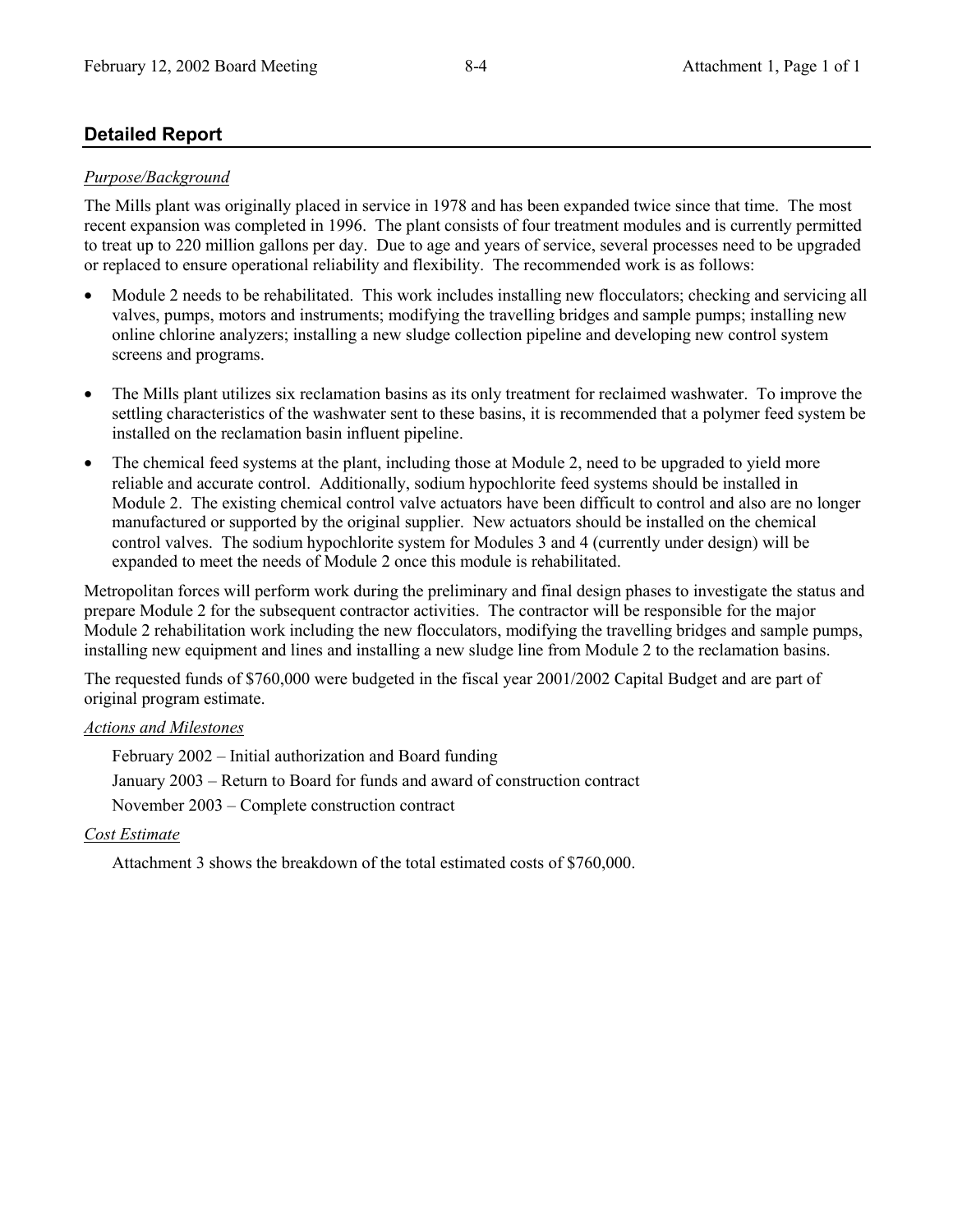